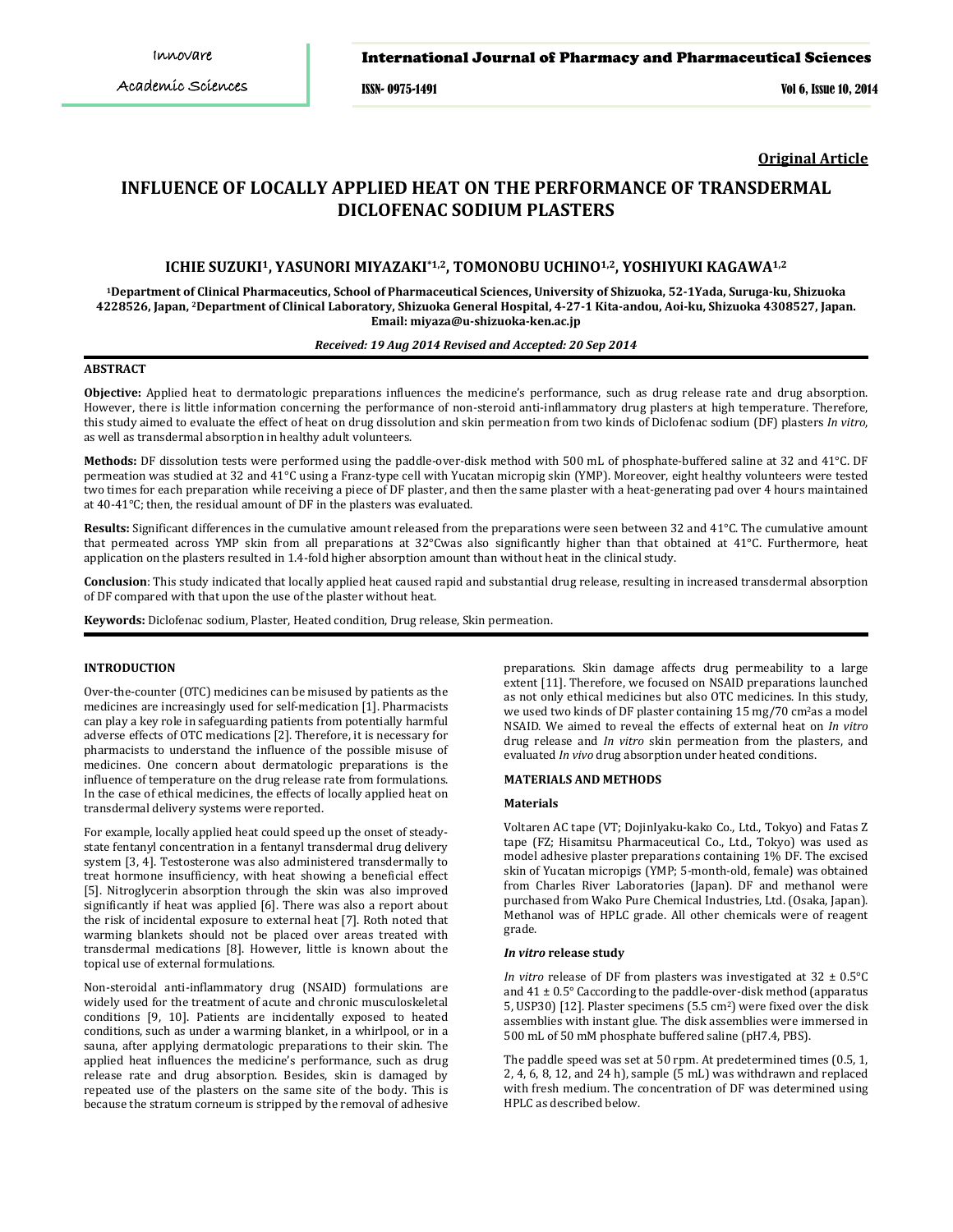### **Extraction procedure of DF**

After the release test was finished, each plaster was cut and placed into a 50-mL polypropylene centrifuge tube and 50 mL of methanol was added. The tube was shaken for 30 min and sonicated for 30 min, after which 10 μL of the solution was injected onto the column.

## **Determination of DF**

The sample solution was filtered through a membrane filter (0.45 μmφ, Minisart RC15, Sartorius, USA) and injected into HPLC. The HPLC consisted of a solvent delivery pump (LC-10AS, Shimadzu Co., Kyoto, Japan), a column (TSKgel ODS-100V, 5 μm, 4.6φ×150 mm, Tosoh Co., Tokyo), a UV detector (SPD-10A, Shimadzu Co., Kyoto, Japan), and a column oven (CTO-10A, Shimadzu Co., Kyoto, Japan). The column temperature was maintained at 40°C. The mobile phase was made of methanol and a pH 2.8 phosphate buffer (50 mM) at a volume ratio of 13:3, and flowed at a rate of 1.0 mL/min [13]. UV absorbance was measured at 276 nm.

### **Calculation of release parameters**

The cumulative amount of drug released per unit area is proportional to the square root of time [14], written as equation (1):

$$
\frac{M_t}{M_{\infty}} = K_H \times \sqrt{t} \qquad Eq. (1)
$$

Where *Mt* is the cumulative amount of drug at time  $t$  and  $M_\infty$  is the cumulative amount of drug released at infinite time, which should be equal to the initial loading amount.  $K_H$  represents the Higuchi constant, concerning the drug release rate.

#### *In vitro* **skin permeation study**

*In vitro* experiments were performed according to the method given in a previous report [15]. Briefly, a Franz-type diffusion cell with an effective diffusional area of 0.385 cm2 and downstream volume of 5 mL was used. The YMP skin was laid on the cell (the dermis side of the skin contacting PBS) that was filled with 5 mL of PBS maintained at  $32 \pm 0.5^{\circ}$ C or  $41 \pm 0.5^{\circ}$ C. The donor compartment of the cell was mounted with tape preparation and uncapped. Two hundred microliters of the sample was withdrawn periodically from the receiver compartment for 24 h and replaced with an equal volume of fresh PBS maintained at 32 ± 0.5°C or 41± 0.5°C. The concentration of DF was analyzed using HPLC as mentioned above.

# **Calculation of permeation parameters**

The steady-state flux, *Jss* (μg/cm2/h), permeability coefficient of skin, *Kp*(cm/h), partition coefficient from preparation onto stratum corneum, *P*, apparent diffusivity through skin, *Dss*(cm/h), and lag time, *tlag* (h), are defined by equations (2) and (3) in the polymer matrix diffusion-controlled system [16]:

$$
J_{ss} = K_p \times C_d = \frac{P \times D_{ss} \times C_d}{L}
$$
 Eq. (2)  

$$
t_{lag} = \frac{L^2}{6D_{ss}}
$$
 Eq. (3)

Where  $L$ (cm) is the skin thickness and  $C_d$ (μg/cm<sup>3</sup>) is the concentration in the donor phase. In determining the above parameters, *L* was set at 20 μm, a value presumably representative of the thickness of YMC skin.  $C_d$  is practically equal to the drug concentration in the receptor compartment because the dissolved drug can be released from the matrix. Therefore, *C0*, meaning the initial  $C_d$ , was 10 mg/cm<sup>3</sup>. Six experiments per group were performed. All data are expressed as the mean ± S. D.

## *In vivo* **absorption study**

Written informed consent was obtained from each volunteer before the study. The research on human subjects followed the guidelines as set out in the Declaration of Helsinki (1964) and associated amendments. The study protocol was approved by the Ethical Standards Committee of Shizuoka General Hospital.

Eight volunteers (four males, four females) between the ages of 22 and 49 (mean 29 years) were enrolled in the drug absorption studies. All formulations were tested on the volar aspect of a forearm of each subject. One 3×3 cm2 square application site were demarcated using a skin marker pen on the forearms of the subjects. Plaster was cut into a 3 × 3 cm2 square (1.93 mg of DF) and applied on the marked area. In the case of heat treatment, a heat-generating pad (Kubi-Hotton, Kobayashi Seiyaku Co., Tokyo) was put on the applied plaster. The temperature was maintained between 40 and 41° Cduring the absorption test for 4 h. After the absorption test, the plaster was analyzed for the residual amount of DF in it. DF was extracted from the plaster using methanol and detected by HPLC as mentioned above.

### **Statistical analysis**

Statistical significance in the differences of the means was determined by Student's t test. A P-value of less than 0.05 was considered to indicate a statistically significant difference.

# **RESULTS AND DISCUSSION**

#### *In vitro* **study**

Initially, we examined the *In vitro* release of DF from the plasters using PBS as release medium. The release profiles from the two kinds of preparations are shown in Figure 1.



**(B)**

**Fig. 1: Effect of temperature on DF release from the plasters, VT (A) and FZ(B)**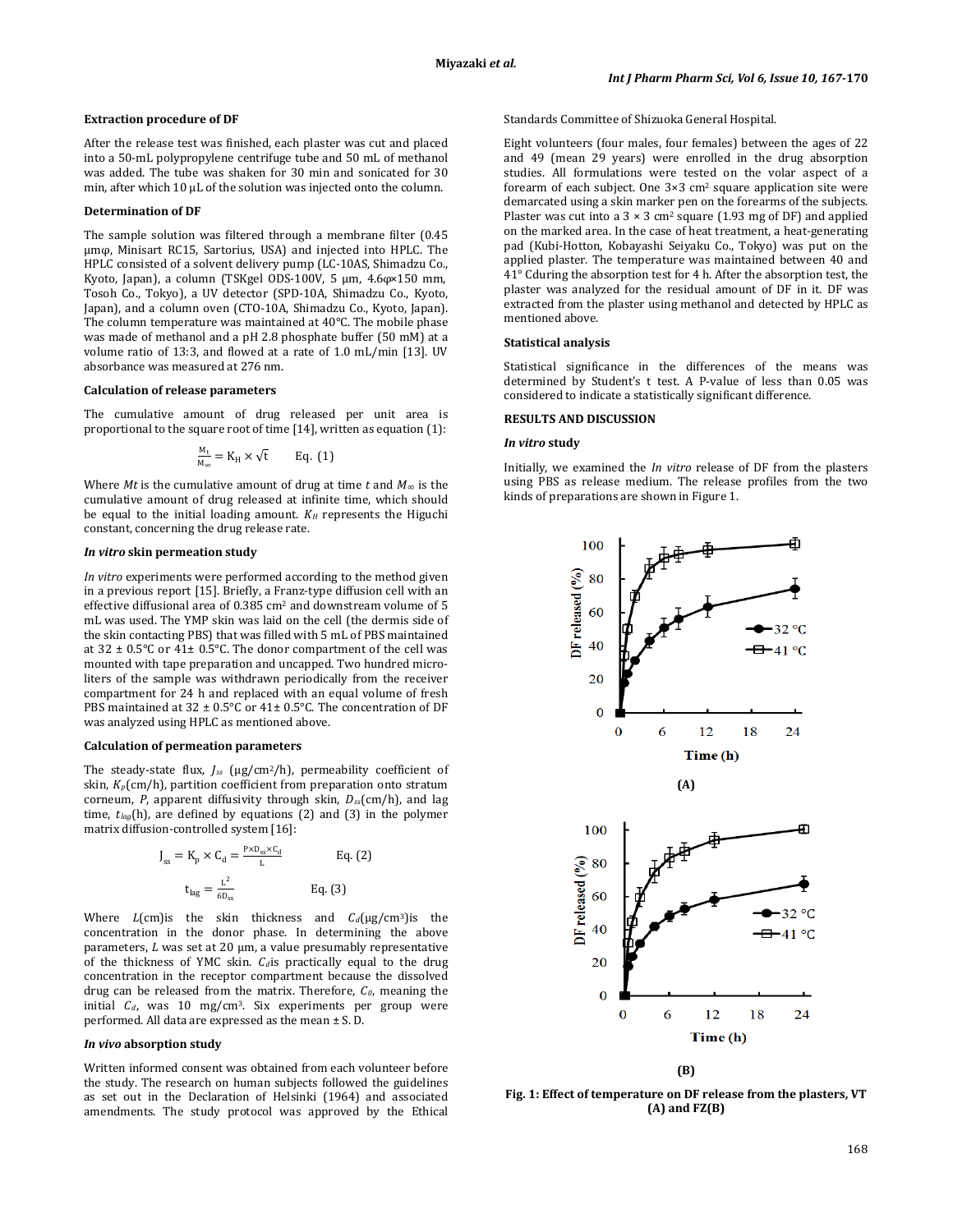The temperature of release medium greatly affected the DF release profiles, showing rapid and substantial release at 41°C. In both preparations, 100% of the DF loaded in the preparation was released at 24 h. Otto et al. reported that heat increased the diffusivity of drug molecules, resulting in faster release from gels containing DF [17]. Thus, heat enhanced DF release in this study.

To investigate the difference in detail, we conducted kinetic analysis via the Higuchi equation using the release data below 60% release. The Higuchi constant is listed in Table 1.

**Table 1: Higuchi constant (h-1/2 ) of various DF preparations**

| Temperature (°C) | VТ              | FZ.             |  |
|------------------|-----------------|-----------------|--|
| າາ               | $0.20 \pm 0.02$ | $0.18{\pm}0.01$ |  |
| 41               | $0.50 \pm 0.03$ | $0.42 \pm 0.04$ |  |

In both preparations, Higuchi constant increased significantly at high temperature( $p$ < 0.05). This was mainly because drug solubility and diffusion would be improved by high temperature. However, the extent of change differed significantly between the preparations(*p*< 0.05). There are many potential factors that can explain these differences between the preparations. In many cases, the release of a drug can greatly depend on the solvent and structure of polymer matrix used in formulations. In this case, these preparations consisted of the same components, that is, ester gum HG, styreneisoprene-styrene block copolymer, polyisobutylene, dibutyl hydroxy toluene,N-methyl-2-pyrrolidone (NMP),L-menthol, and four others [18, 19]. Therefore, the release of solvent, such as NMP and Lmenthol, seemed to affect drug release.

Skin permeation studies were performed using YMP skin, which has a structure similar to that of human skin [20]. *In vitro* DF permeation through YMC skin was examined for 24 h because the plasters are ordinarily used once a day. The permeation profiles from the plasters are shown in Figure 2.



*In vitro* skin permeation was increased at high temperature in all formulations compared with that at normal temperature. The overall amounts of DF permeated in 24 hat 41°C were approximately 2-fold larger than those at 32°C. The permeation rate at 41°C also increased compared with that at 32°C. In addition, DF permeation through the receiver cell was first observed at about 4 h from the test started at 32°C, while DF was detected in the receiver cell as early as about 2 h at 41°C. Obata et al. Reported that heat application caused disorder of the intracellular lipid lattices in stratum corneum, influencing drug permeability [21]. Therefore, this was due to not only improved release but also change of

diffusivity in the skin structure. However, no significant difference between the preparations was observed.



**Fig. 2: Permeation profiles of DF through excised YMP skin from the plasters, VT(A) and FZ(B)**

For each diffusion cell, the cumulative amount of DF permeated per unit area was plotted against time, and from the slope of the linear portion of the plots (4-24 h), DF steady-state flux was obtained. Thereafter, penetration parameters were calculated from the penetration data according to Eq. (2) and (3), and are presented in Table 2.

Although both preparations showed similar values of *Jss*, the *Ds* and *P* values differed between the preparations. The diffusivity and solubility are important factors for determining permeability. In both cases, the diffusivity in the skin was suggested to bea major factor enhancing DF permeability (Table 2). As a result, the skin permeation was enhanced by heat in both preparations.

# **Clinical study**

Determination of residual drug in applied transdermal patches is useful for evaluating its transdermal absorption rate in individuals when the drug concentration in muscle cannot be detected directly [22]. In the present study, the effects of heat treatment on the transdermal absorptivity of DF in plasters for 4 h were examined. The percentage of residual DF in the applied plasters was calculated using 100% as the residual DF content extracted from each plaster that was not applied. The effect of heat treatment on the transdermal absorption rate of DF in each plaster is shown in Figure 3.



**Fig. 3: Absorbed amount of DF from various plasters, VT and FZ, after 4 h of application to human**